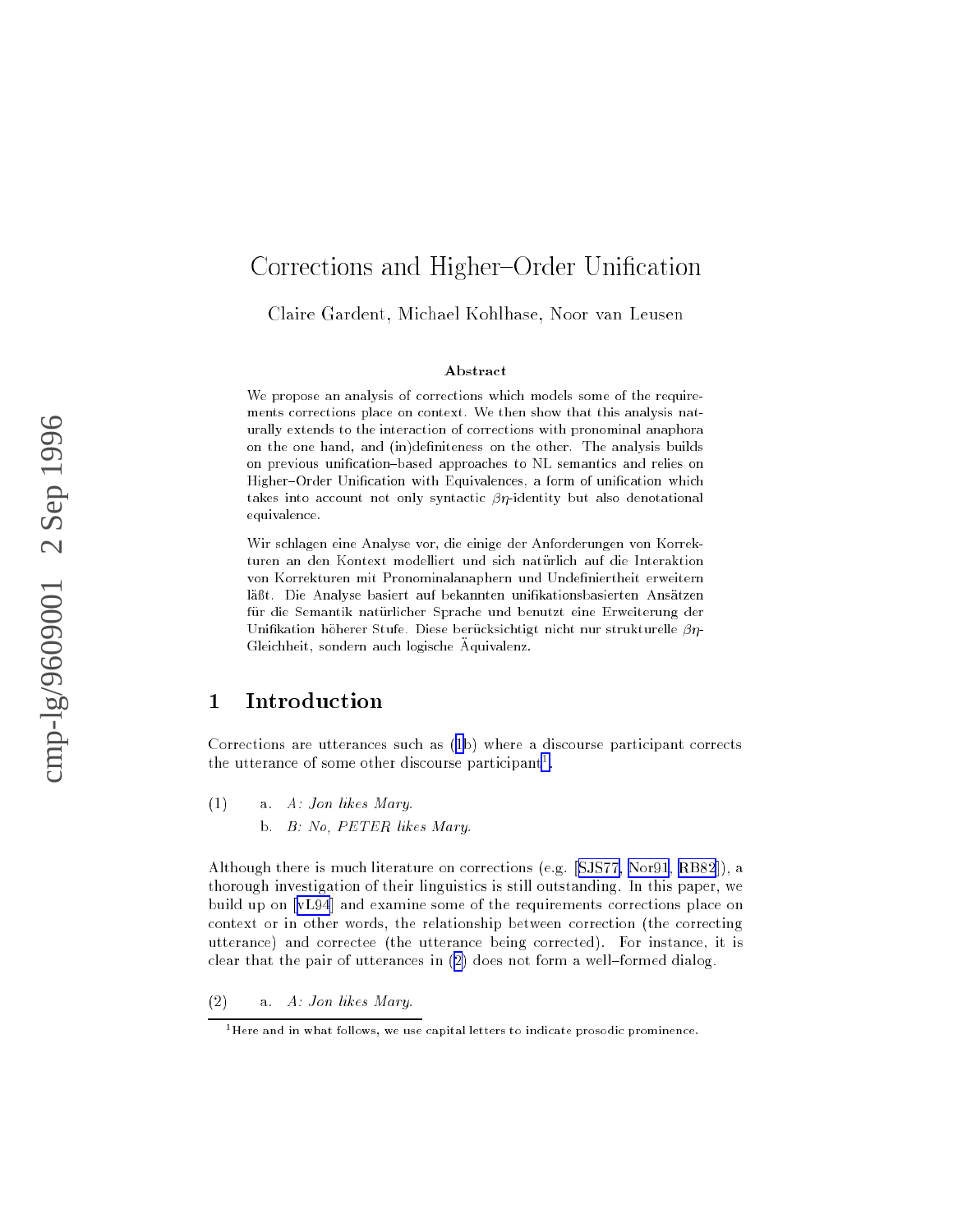### b.  $\star$  B: No, PETER likes Sarah.

<span id="page-1-0"></span>On the other hand, it is also clear that a simple equality requirement between the semantic representation of the deaccented part of the correction and that of its parallel counterpart in the source is not appropriate either:

(3) a. A: Jon likes [the woman with the red hat]<sub>1</sub> b.  $B: No, PETER$  likes  $Sarah<sub>1</sub>$ 

Here the correction contains an NP Sarah whose semantic representation is not identical with that of its source parallel element the woman with the red hat. In other words, a requirement such as [[Sag76\]](#page-11-0)'s alphabetical variant constraint would fail2 . At this stage one could be tempted to conclude that the equality requirement is a semantic one: the deaccented part of the correction must be semantically equivalent with its parallel correlate in the source utterance. However, this is also incorrect. Thus in (4), the property denoted by the VP in (4b) need not be the same as the property denoted by its parallel counterpart in (4a): whereas the VP in (4a) denotes the property of loving Jon's wife, the VP in (4b) may denote the property of loving Peter's wife<sup>3</sup>.

(4) a. A:  $Jon_1$  loves his<sub>1</sub> wife. b. B: No, PETER loves his wife.

In short, it is clear that some identity requirement is needed to appropriately characterise the relation between correctum and correction (cf. example [2](#page-0-0)). On the other hand, it is less clear what this identity requirement should be (cf. examples 3,4). In this paper, we contend that the correct notion of identity is given by Higher-Order Unification with equivalences, a form of Unification which takes into account not only syntactic identity, but also denotational equivalence. We show that the HOUE-based analysis of corrections we propose, not only captures some of the contextual requirements of corrections, but also makes appropriate predictions about the interaction of corrections with both pronominal anaphora and (in)definiteness.

### $\overline{2}$ <sup>2</sup> HOU with Equivalences

Now we will briefly review higher-order unification and its properties, for details we refer the reader to [\[Sny91](#page-11-0)]. Higher-order unication solves the problem

<sup>2</sup> Sag proposes an analysis of VP ellipsis which requires that the semantic representation of a VP ellipsis be an alphabetical variant of the semantic representation of its antecedent. The basic assumption is that semantic representations are  $\lambda$ -terms. Two terms are alphabetical variants of each other iff they are identical up to renaming of bound variables.

 $3$ This is of course similar to the sloppy/strict ambiguity characteristic of VP ellipsis. Indeed, as we shall later see, our treatment is very similar to [\[DSP91\]](#page-10-0)'s treatment of VPE.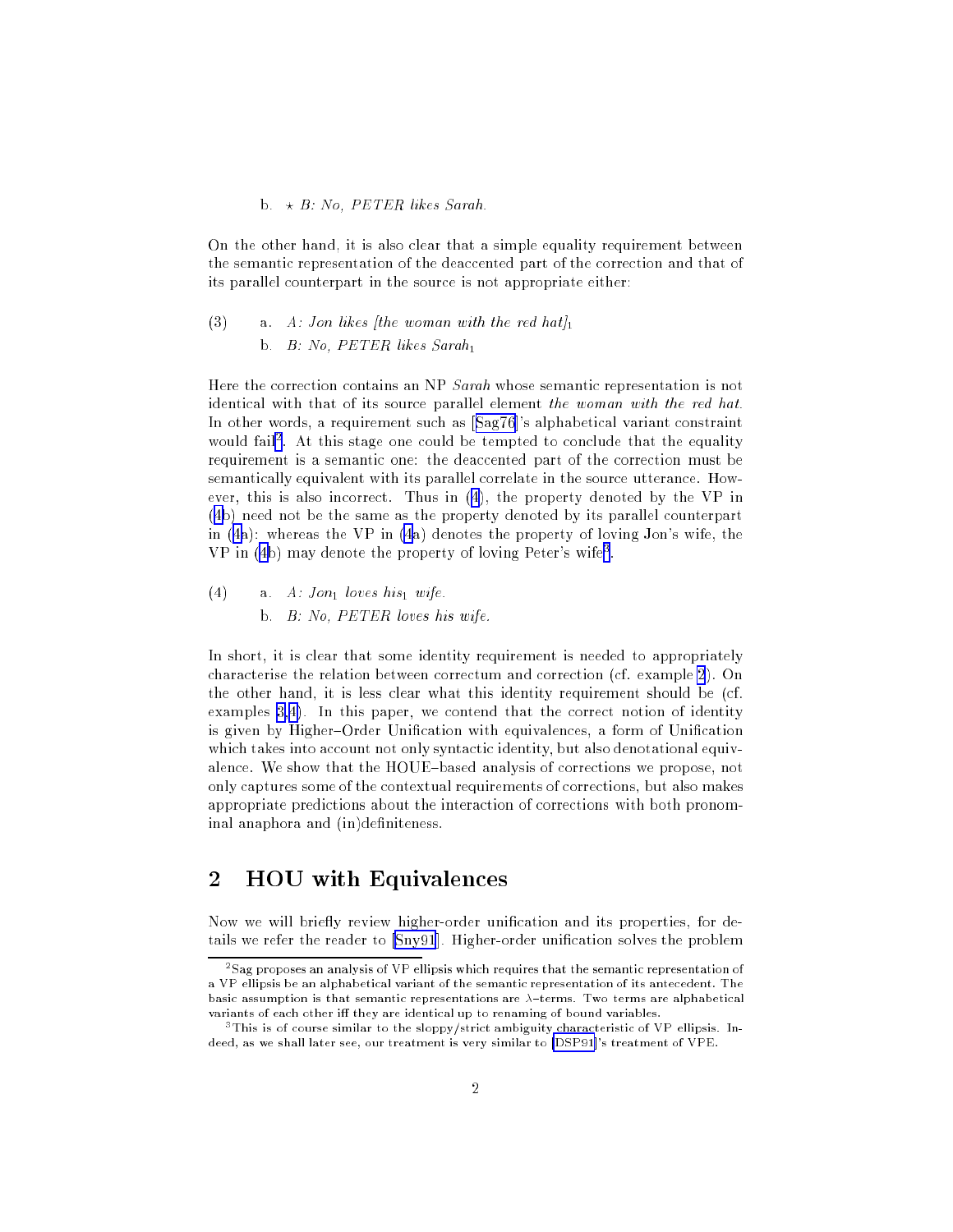of finding substitutions  $\sigma$  that for a given equation  $A = B$  make both sides equal in the theory of  $\beta \eta$ -equality  $(\sigma(A) =_{\beta \eta} \sigma(B))$ . Huet's well-known algorithm [[Hue75](#page-11-0)] solves the problem by recursively decomposing formulae and binding Function variables to most general formulae of a given type and given head.

However, even though HOU considers  $\beta\eta$ -equality of formulae, it does not take into account the semantics of the logical connectives and quantifiers contained in the logical representation of natural language utterances. For this we need a uni fication algorithm for  $\beta\eta$ -equality augmented by logical equivalence. Obviously, such an algorithm has to generalize theorem proving methods for higher-order logic, since the task of unifying an equation  $(A \vee \neg A) = T$ , where T is a sentence, is equivalent to proving the validity of the theorem  $T^4$ . An algorithm that solves this problem is described in [[Koh95\]](#page-11-0). It is a generalization of the first-order Tableau method [\[Fit90](#page-11-0)] for automated theorem proving, which refutes a negated theorem by analyzing the connectives in an and/or tree and finding instantiations that close each branch of the tree by finding elementary contradictions on it.

Instead of a formal recapitulation of the tableau method, we discuss the example of the logical theorem  $(p(a) \lor p(b) \Rightarrow \exists x. p(x))$ . The negation of this is equivalent<sup>5</sup> to the formula at the root of the following tableau.

$$
p(a) \lor p(b) \land \forall x.\neg p(x)
$$
  
\n
$$
p(a) \lor p(b)
$$
  
\n
$$
\forall x.\neg p(x)
$$
  
\n
$$
p(a)
$$
  
\n
$$
\neg p(y)
$$
  
\n
$$
\neg p(z)
$$
  
\n
$$
* [y = a]
$$
  
\n
$$
p(z) = b
$$

Here we see that conjuncts are simply added to the branch, whereas disjuncts are analyzed in separate branches of the tree. The scopes of universal quantications (with new variables) can be inserted at the end of branches, the same is possible with the scopes of existential quantifications (with the bound variables replaced by Skolemflerms). Finally, both branches of the tableau are closed, i.e. the last formula can be instantiated (by the substitution in brackets) so that it contradicts a formula in the branch above.

These instantiations are computed by unification, and in the case of higherorder logic by HOU. The distinguishing feature of the HOUE algorithm [[Koh95\]](#page-11-0) is that intermediate equations  $(A = B)$  of type t (generated either by unifying two formulae on the branch to make them contradictory or by processing other unification problems) can be transformed into negated equivalences (which can

<sup>&</sup>lt;sup>4</sup>The formula  $(A \vee \neg A)$  must be true in all models, so T can only be equivalent to it, if it is a theorem.

 ${}^{\circ}\mathrm{In}$  addition to the de Morgan laws we use the identity  $\exists x.A = \neg \forall x.\neg A.$ 

<sup>-</sup>Skolem terms serve as witnesses for the objects whose existence is claimed by the existential formula A. Since this object may depend on the values of free variables  $x_1, \ldots, x_n$ occurring in A, they have the form  $f(x_1, \ldots, x_n)$  where f is a new function.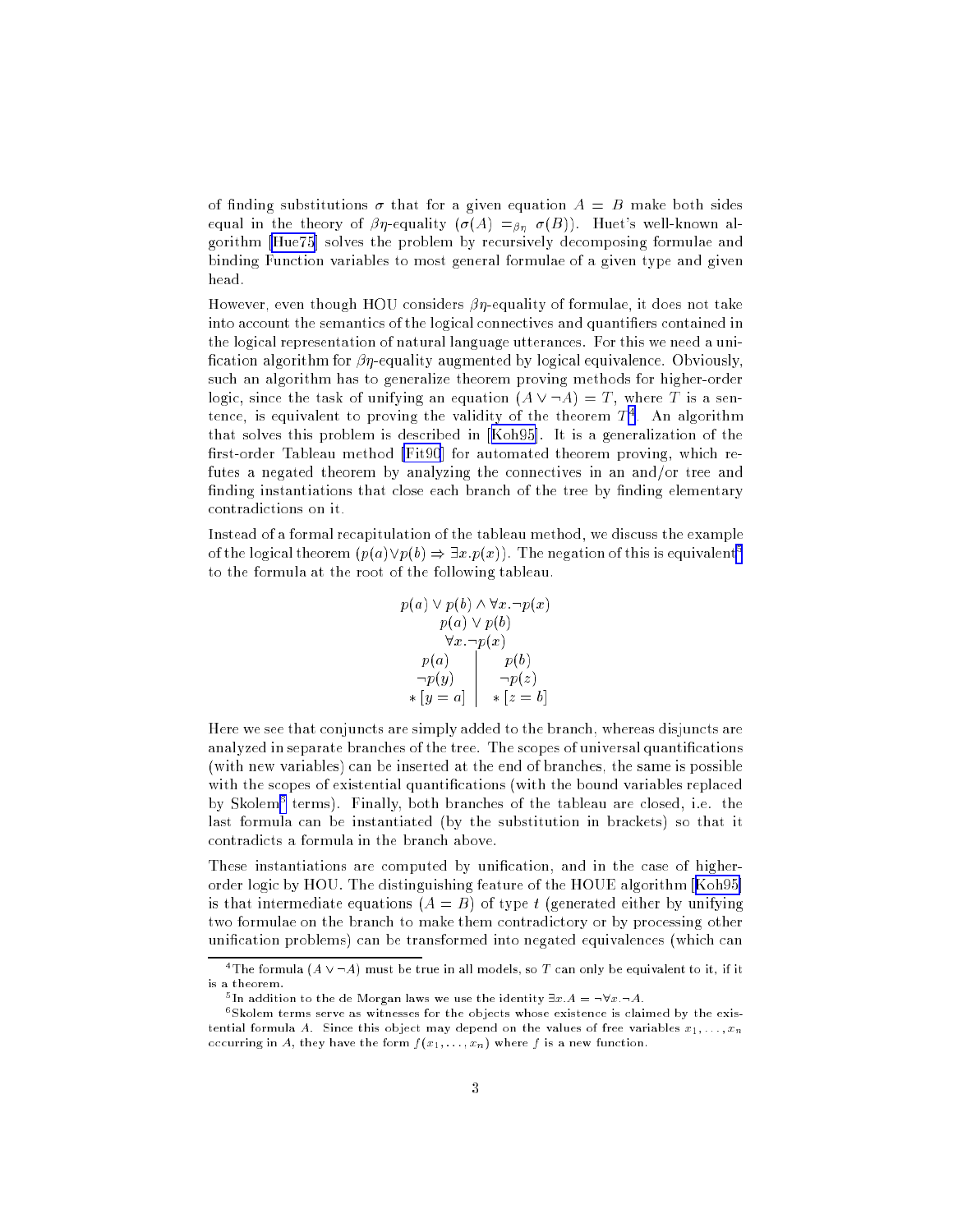<span id="page-3-0"></span>then be treated by the theorem proving component). Actually, tableau development for the negated equivalence  $\neg(A \Leftrightarrow B)$  contains trivial branches, so we use the following (optimized) rule, which splits an equation of type  $t$  into two tableau branches

$$
A = B
$$
  

$$
A \mid B
$$
  

$$
\neg B \mid \neg A
$$

This way, HOU and tableau theorem proving recursively call each other in HOUE, until a refutation is found (all branches of the tableau are closed).

#### 3 <sup>3</sup> The basic analysis

Typically, a correction partially or completely repeats a previous utterance and one of its characteristic properties is that the repeated material is deaccented, that is, it is characterised by an important reduction in pitch, amplitude and duration (cf. [\[Bar95](#page-10-0)]). Our proposal is to analyse corrections as involving a deaccented anaphor which consists of the repeated material. Furthermore, we require that the semantic representation of a deaccented anaphor unify with the semantic representation of its antecedent.

More precisely, let  $SSem$  and  $TSem$  be the semantic representations of the source (i.e. antecedent) and target (i.e. anaphoric) clause respectively, and  $TP^{1}\ldots TP^{n}, SP^{1}\ldots SP^{n}$  be the target and source parallel elements', then the interpretation of an SOE must respect the following equations:

$$
An (SP1, ..., SPn) = SSem An (TP1, ..., TPn) = TSem
$$

Intuitively, these two equations require that target and source clause share a common semantics:  $An$ , the semantics of the deaccented anaphor. We illustrate the workings of the analysis by a simple example. Given the dialog in [\(1](#page-0-0)), the equations to be solved are:

 $An(j) = like(j, m)$  $An(p) = like(p, m)$ 

Given these equations, HOU yields a unique solution  $An = \lambda x \, like(x, m)$ . In contrast, the equations required for the analysis of example [\(2](#page-0-0)) are:

 $An(j) = like(j, m)$  $An(p) = like(p, s)$ 

<sup>7</sup>As in [[DSP91](#page-10-0)], we take the identication of parallel elements as given.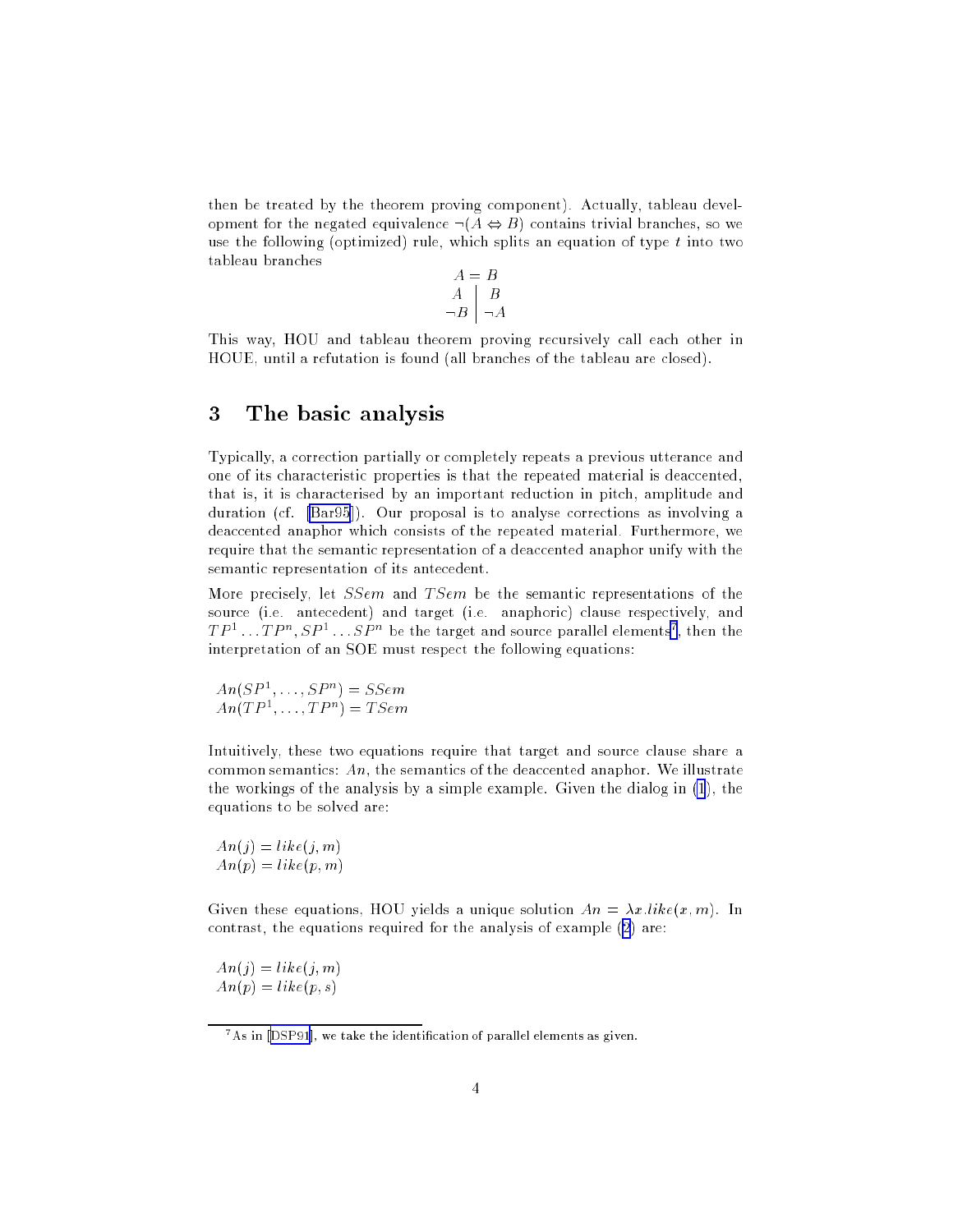<span id="page-4-0"></span>Since there is no substitution of values for free variables which simultaneously makes  $An(j) \alpha \beta \eta$ -identical with  $like(j, m)$  and  $An(p) \alpha \beta \eta$ -identical with like(p, s), unification fails thereby indicating the ill-formedness of ([2\)](#page-0-0).

#### <sup>4</sup> Corrections and pronominal anaphora  $\overline{4}$

The resolution of pronouns occurring in the destressed part of a correction appears to be subject to very strong parallelism constraints. For instance in (5b), the pronoun her can only be understood as referring to its source parallel element  $Sarah - else$  it must be stressed.

- $(5)$  a. Jon loves Sarah<sub>1</sub>.
	- b. No, PETER loves her.

Intuitively, there is a simple explanation for this: if the destressed part of a correction is a repeat of its parallel element in the source utterance, then pronouns occurring in it must necessarily resolve to their parallel counterpart in the source expression. As we shall see, the picture is somewhat more complex however. In some cases, a destressed pronoun in the correction may be ambiguous. In other cases, it functions as a paycheck pronoun. Finally, extraneous factors such as scope constraints and world knowledge interact with the semantics of corrections in determining the resolution of destressed pronouns. In what follows, we show how HOUE allows us to correctly predict this array of empirical facts.

Let us start with example (5) above. Given the analysis of corrections described in section  $\sigma$ , the equations to be resolved are :

 $An(j) = love(j, s)$  $An(p) = love(p, x)$ 

By unification, the only possible values for An and x are  $\lambda y \,love(y, s)$  and s respectively. That is, the destressed pronoun is resolved by unification to its parallel element in the source utterance, Sarah. As required.

In some cases however, a destressed pronoun in the correction is ambiguous. For instance in (6b), the pronoun his may resolve either to Jon or to Peter.

(6) a. Jon<sub>1</sub> loves his<sub>1</sub> wife.

<sup>8</sup>Unresolved pronouns are represented by free variables i.e. variables whose value is determined by unification. Alternatively, pronouns could be resolved first and unification would then function as a filter on admissible resolutions.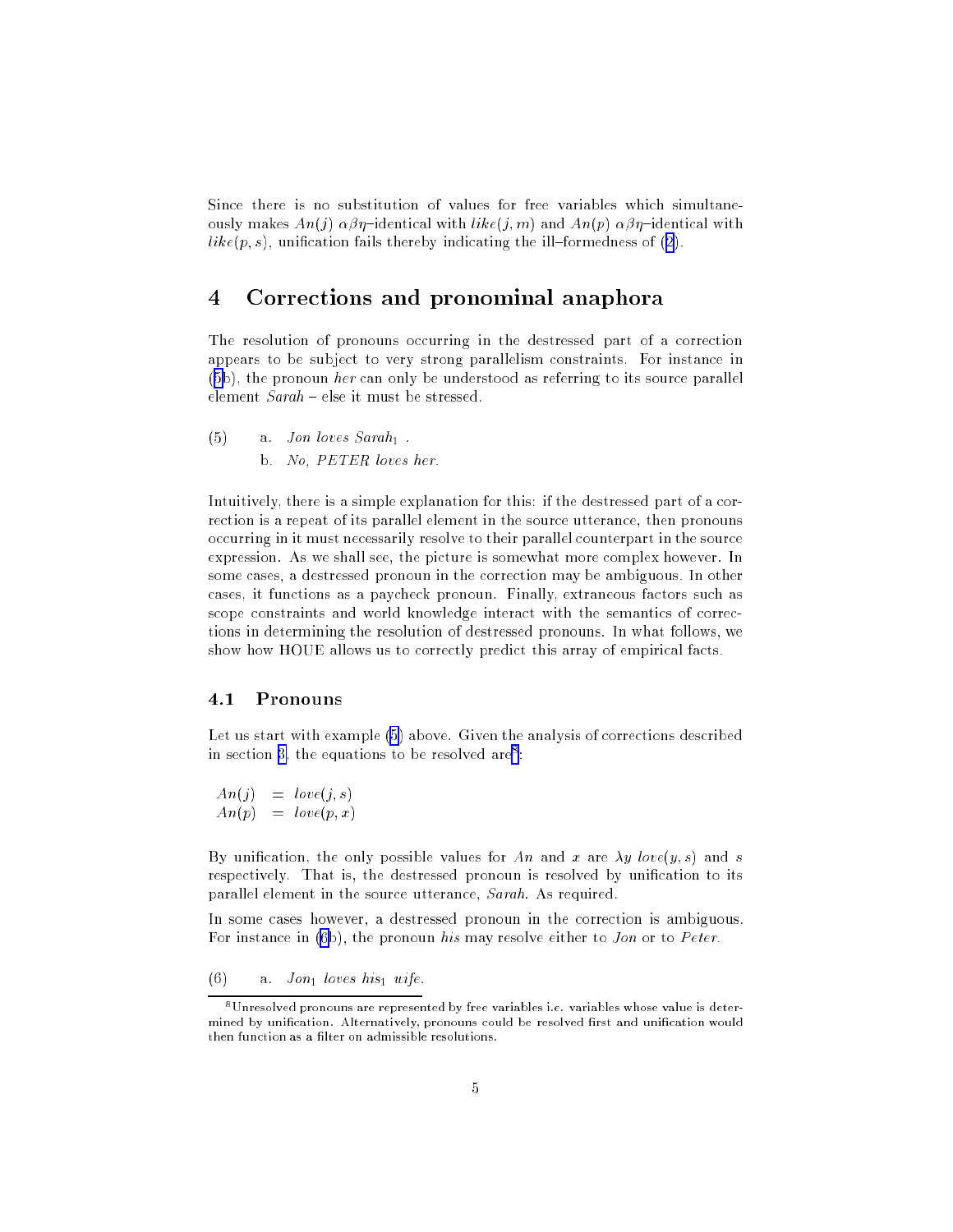b. No, PETER <sup>2</sup> loves his1;2 wife.

<span id="page-5-0"></span>Interestingly, such cases are similar to the sloppy/strict ambiguity<sup>9</sup> characteristic of VP ellipsis and as [\[DSP91](#page-10-0)] have shown, HOU straightforwardly captures such cases because of its ability to yield several solutions. In the case of ([6\)](#page-4-0), the analysis proceeds as follows. First, the following equations must be resolved:

 $An(j) = love(j, wof (j))$  $An(p) = love(p, wof(x))$ 

Resolution of the first equation yields two values for  $An^{10}$ ,  $\lambda y \;love(y, wof(j))$ and  $\lambda y \, \text{love}(y, \, \text{wof}(y))$ . By applying An to p, we then get two possible values for  $An(p)$ : love(p, wof(j)) and love(p, wof(p)). As a side effect, the pronoun his represented by  $x$  is resolved either to  $Jon$  or to  $Peter$ . In short, for such cases, the multiple solutions delivered by HOU match the ambiguity of natural language.

### 4.2 Paycheck pronouns

Destressed pronouns whose source parallel element is a pronominal possessive NP are particularly interesting. At first sight, they seem to behave just like any other destressed pronouns occurring in a correction, that is, they seem to resolve unambiguously to their parallel source element. For instance, in (7b), the most likely resolution of her is Jon's wife.

- (7) a.  $Jon_1$  likes his<sub>1</sub> wife.
	- b. No, PETER likes her  $(= his_1 \text{ wife})$

However, a closer investigation of the data suggests that this reading is a kind of default reading which is preferred out of a pair of two grammatically possible interpretations. To see this, consider examples (8) and ([9\)](#page-6-0).

(8) a. Jon<sub>1</sub> broke his<sub>1</sub> arm yesterday. b. No,  $PETER_2$  broke it (= his<sub>1,2</sub> arm) yesterday.

<sup>&</sup>lt;sup>9</sup>The terminology  $sloppy/strict$  originated with [\[Ros67\]](#page-11-0). Intuitively, a pronoun has a strict interpretation if it denotes as its antecedent. By contrast, a pronoun which denotes differently from its antecedent is said to have a sloppy interpretation.

<sup>&</sup>lt;sup>10</sup>Unification yields a third value for An, namely  $\lambda y$  love(j, wof(y)). This solution however is ruled out by the second equation. More generally, we assume a restriction similar to [\[DSP91\]](#page-10-0)'s Primary Occurrence Restriction (POR): the occurrences directly associated with the contrastive elements are primary occurrences and any solution containing a primary occurrence is discarded as linguistically invalid. For instance, in  $An(j) = \text{love}(j, \text{wof}(j)),$ the first occurrence of j is a primary occurrence so that the solution  $An = \lambda y \, \text{level}(j, \, \text{wof}(y))$ is ruled out. For a proposal of how the POR can be formally modelled, see [[GK96\]](#page-11-0).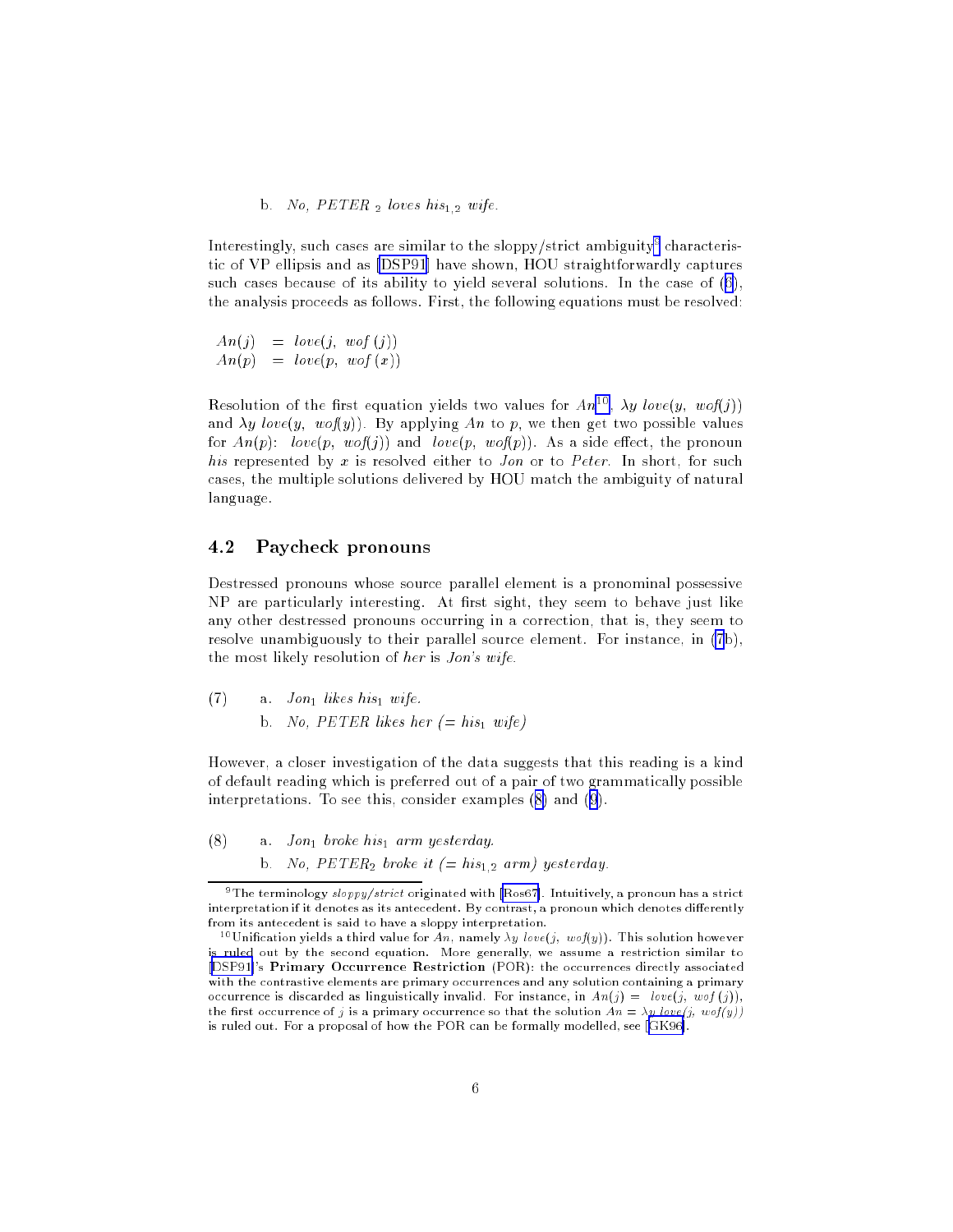<span id="page-6-0"></span>(9) a. Jon<sub>1</sub> had his<sub>1</sub> nose remodelled in Paris. b. No,  $PETER_2$  had it (= his<sub>2</sub> nose) remodelled in Paris.

Although these examples are structurally identical with  $(7)$  $(7)$ , they differ in the interpretation of the destressed pronoun occurring in the correction. Whereas ([7\)](#page-5-0) only allows for a strict interpretation of this pronoun, [\(8](#page-5-0)) permits both a strict and a sloppy interpretation whilst (9) only admits of a sloppy reading.

Our contention is that a destressed pronoun in the correction whose source parallel element is a possessive definite, is systematically ambiguous between a strict and a sloppy interpretation. However extraneous factors may have the effect that only one reading is available. For instance, in  $(9)$  the strict reading is ruled out by our world knowledge that one can only have one's own nose remodelled. As for [\(7](#page-5-0)), the absence of sloppy reading can be explained if we assume that the interpretation of a destressed anaphor follows a default strategy geared toward maximal semantic identity between the destressed anaphor and its antecedent. Under this assumption, the strict reading is the most natural since it establishes a strict denotational identity between the antecedent VP likes Jon's wife and the destressed anaphor likes her.

The behaviour of these pronouns is simply explained once they are viewed as paycheck pronouns as illustrated by Karttunen's famous example (cf. [\[Kar69\]](#page-11-0)):

 $(10)$ The man who gave his paycheck to his wife was wiser than the man who gave it to his mistress

Paycheck pronouns differ from other pronouns in that they can neither be seen as coreferential constants nor as bound variables { instead they pick up the definite description introduced by their antecedent and reanchor its possessive pronoun in its immediate context. For instance in (10) above, the paycheck pronoun it picks up the description his paycheck and reanchors its possessive pronoun his to the second occurrence of the man.

There are various ways in which paycheck pronouns can be accounted for but essentially, the idea is that their denotation is fixed by a definite description containing either an unresolved pronoun or an unresolved property. As [\[Coo79\]](#page-10-0) convincingly argues, the second solution is methodologically more satisfactory. We will therefore assume that paycheck pronouns are definite NPs whose representation includes a free variable of type  $(e \rightarrow t)$  i.e. a property. More specifically, we assume that a paycheck pronoun is assigned the following representation:

$$
\lambda Q \exists x [P(x) \land \forall y [P(y) \leftrightarrow y = x] \land Q(x)]
$$

where  $P \in \mathit{wf}_{(e \to t)}$ . Given this, the analysis of ([7\)](#page-5-0) runs as follows. The equations to be resolved to check the well-formedness of the destressed anaphor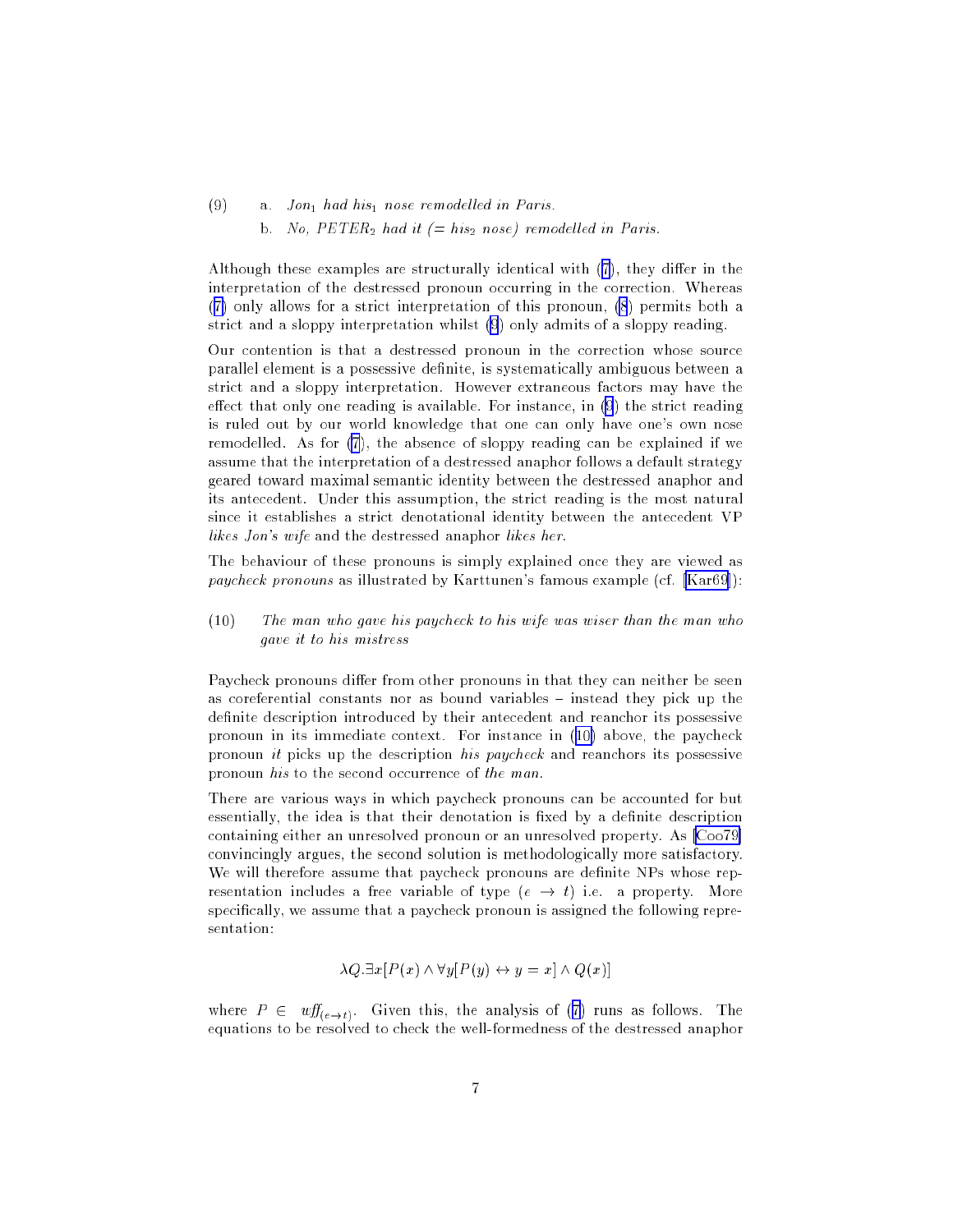<span id="page-7-0"></span>l*ikes her* are: 11

 $An(j) = \exists x [\; w \circ f(x, j) \land unique(x) \land love(j, x)]$  $An(p) = \exists x [P(x) \land unique(x) \land love(p, x)]$ 

Resolution of the first equation yields the two values  $\lambda y \exists x [ wof(x, j) \wedge$  $unique(x) \wedge \;love(y, x)]$  and  $\lambda y.\exists x[ \; wof(x, y) \wedge unique(x) \wedge \;love(y, x)]$  for  $An$ and thus, the values  $\exists x[ \; wof(x, j) \land unique(x) \land \; love(p, x)],$  and  $\exists x[ \; wof(x, p) \land$ unique(x)  $\wedge$  love(p, x)] for  $An(p)$ . The first result yields the strict reading (Peter loves Jon's wife) whereas the second yields the sloppy reading (Peter loves Peter's wife).

# 5 Corrections and definiteness

So far, we have only considered cases where the semantic representation of the destressed anaphor could syntactically unify with that of its antecedent. That is, in each case it was possible to find a substitution of values for free variables which made the two semantic representations  $\alpha \beta \eta$ -identical. In this section, we turn to more semantic cases, cases in which the relation between destressed anaphor and source parallel element is one of denotational  $-$  rather than syntactical  $$ identity. Definites are a primary example of such a phenomenon: since one and the same individual can be referred to by several, distinct definite descriptions, it often happens that the definite description used in the destressed part of a correction is not structurally identical with the description used in its source parallel element. This is illustrated in example (11) where the source utterance contains the definite the woman with the red hat. As illustrated by  $(11a-d)$ , the parallel element in the correction can be his wife, her, the neighbour's daughter or Sarah. In each case, the description does not syntactically unify with the source description the woman with the red hat. Note however that the correction is only well-formed when the parallel descriptions are interpreted as referring to one and the same individual (cf. the ill-formedness of  $(11e-g)$ ). That is, when they are semantically equivalent.

- $(11)$  Jon<sub>2</sub> likes [the woman with the red hat]<sub>1</sub>
	- a. No,  $PETER_3$  likes his wife  $(= NP_1)$
	- b. No,  $PETER$  likes her<sub>1</sub>.
	- c. No, PETER likes [the neighbour's daughter].
	- d. No.  $PETER$  likes Sarah<sub>1</sub>.
	- e.  $\star$  No, PETER likes her<sub>4</sub>.
	- f.  $\star$  No, PETER likes Mary<sub>4</sub>.
	- $\star$  No, PETER likes him.

<sup>&</sup>lt;sup>11</sup>In what follows, we abbreviate  $\lambda Q \cdot \exists x [P(x) \wedge \forall y [P(y) \leftrightarrow y = x] \wedge Q(x)]$  to  $\lambda Q \cdot \exists x [P(x) \wedge \exists y]$ unique(x)  $\wedge$  Q(x)].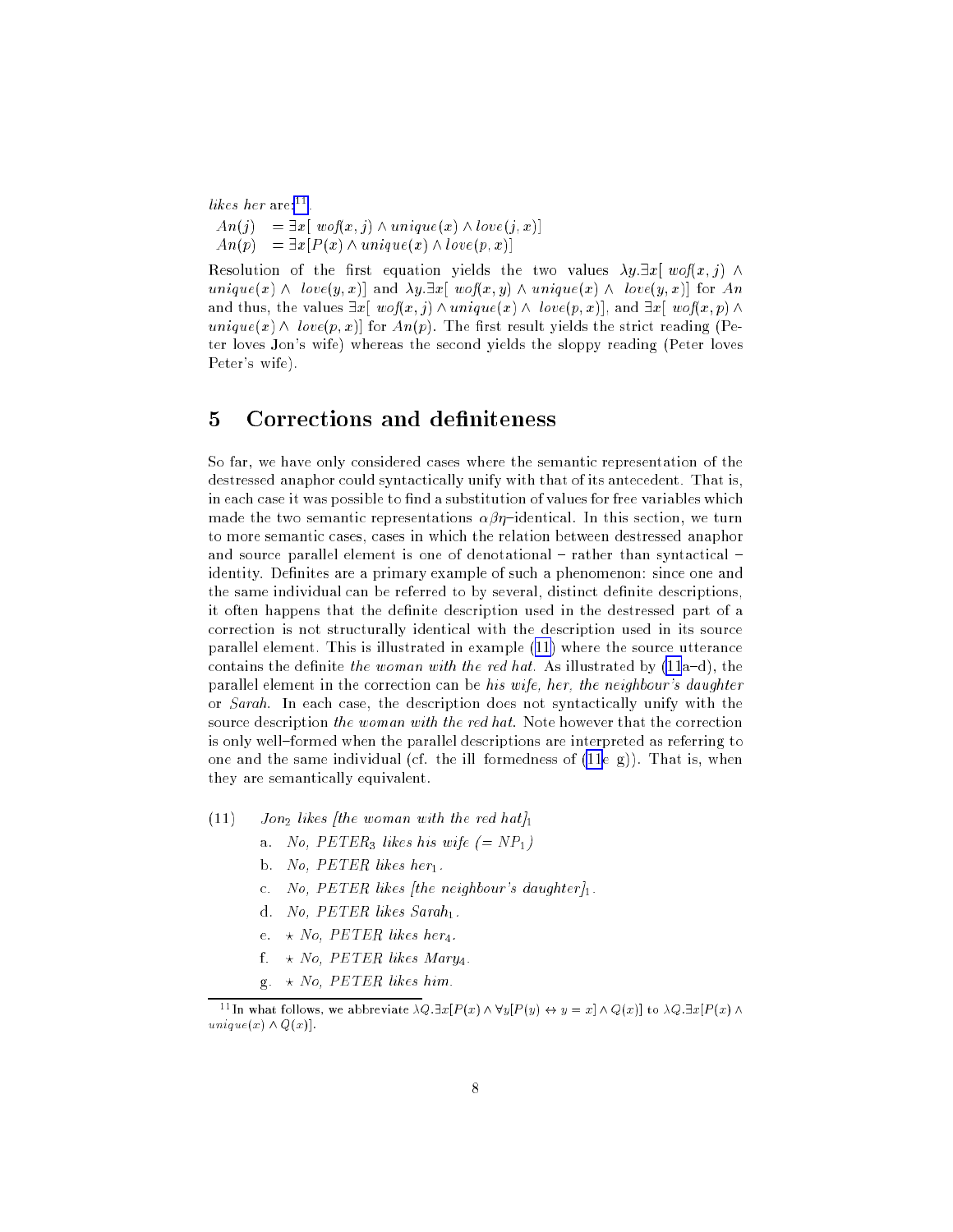How does HOUE account for such examples? To show this, we now sketch the main steps of the unification process for example [\(11](#page-7-0)d) with equations:

$$
An(p) = like(p, s)
$$
  
\n
$$
An(j) = \exists x (w(x) \land wrh(x) \land unique(x) \land like(j, x))
$$

These are solved in a context, where Sarah is the only woman with a red hat. The HOUE method is given access to the hypotheses  $unique(s)$ ,  $w(s)$  and  $wrh(s)$ by adding them to the initial tableau. In a first step, we solve the first equation to  $An = \lambda z$  like(z, s) and obtain the following tableau:

$$
unique(s)
$$
  
\n
$$
w(s)
$$
  
\n
$$
wnh(s)
$$
  
\n
$$
An(p) = like(p, s)
$$
  
\n
$$
like(j, s) = \exists x (w(x) \land wrh(x) \land unique(x) \land like(j, x))
$$

The HOUE rule discussed in section [2](#page-1-0) now splits the initial equation into two branches. The first one has the form

$$
\begin{array}{c} like(j,s)\\ \neg \exists x (w(x) \land \ldots \land like(j,x))\\ \neg w(x) \quad \neg wrh(z) \quad \neg unique(z) \quad \neg like(j,z)\\ * [z=s] \quad * [z=s] \quad * [z=s] \end{array}
$$

and contains the formulae like(j, s) and  $(\neg \exists x(w(x) \land wrh(x) \land unique(x) \land$  $like(j, x))$ . The latter is universally quantified<sup>12</sup> and can therefore be developed into four branches  $\neg w(z)$ ,  $\neg wrh(z)$ ,  $\neg unique(z)$ , and  $\neg like(j, z)$ . The first three branches can be closed using the hypotheses on Sarah and the last one with the first formula, all by binding the new variable  $z$  to  $s$ . The second branch has the form  $\ldots$ 

$$
\exists x (\ldots \wedge unique(x) \wedge like(j, x)) \\ \exists x (\ldots \wedge unique(x) \wedge like(j, x)) \\ unique(c) \\ like(j, c)) \\ \vdots \\ c = s \\ like(j, s) \\ *[]
$$

and consists of the formulae  $\neg like(j, s)$  and  $\exists x(w(x) \land wrh(x) \land unique(x) \land w$  $like(j, x)$ , which is developed into the single branch containing the conjuncts  $w(c)$ ,  $wrh(c)$ ,  $unique(c)$ , and  $like(j, c)$ ), where c is a Skolem constant for x. Here an expansion of the definition of uniqueness

$$
unique(x) \Leftrightarrow \forall z(w(z) \land wrh(z) \leftrightarrow x = z)
$$

<sup>&</sup>lt;sup>12</sup>We use that  $\overline{\neg \exists x.A}$  is equivalent to  $\forall x.\neg A$  here.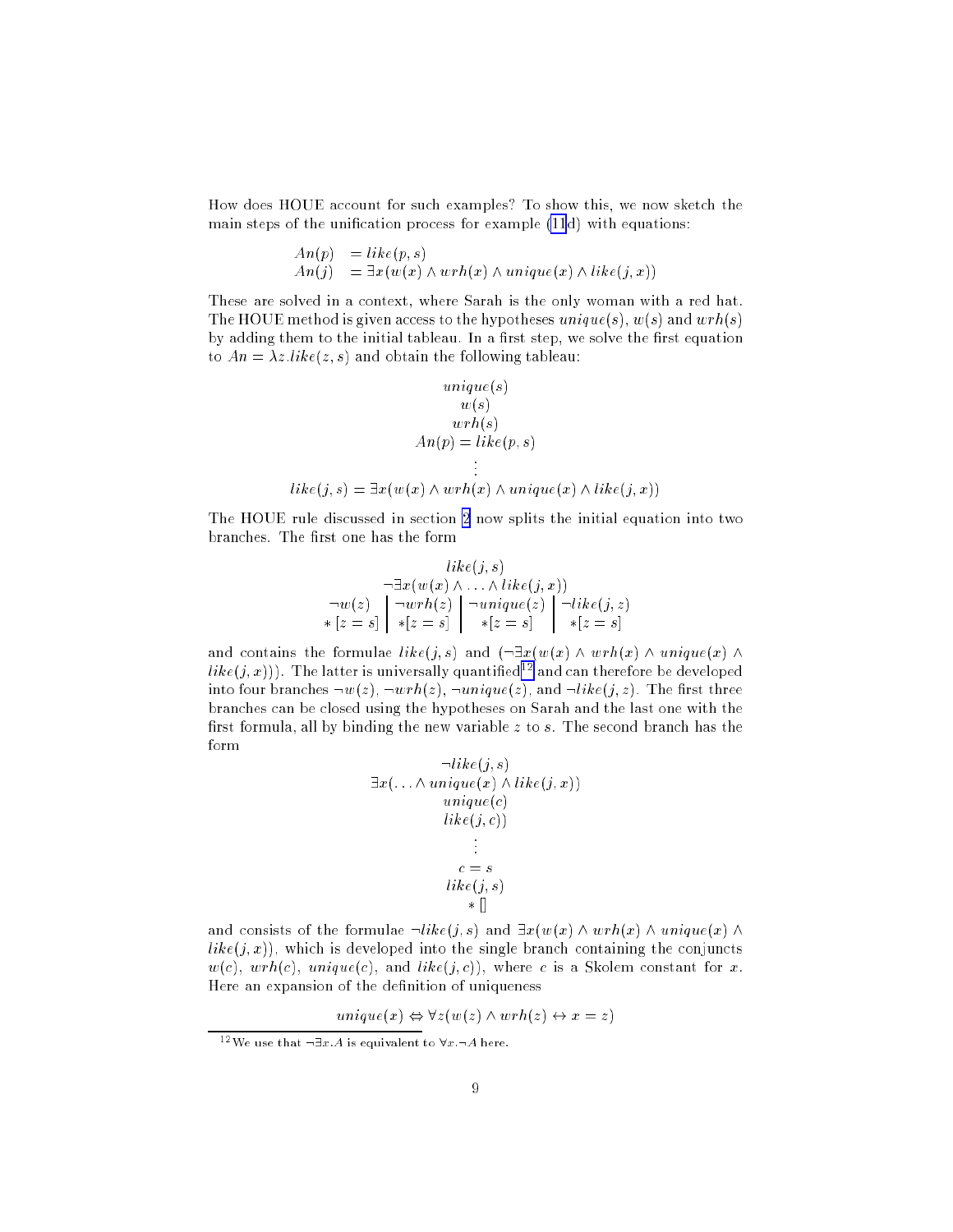<span id="page-9-0"></span>closes the branch (if Sarah and c are unique, then  $s = c$ ).

By now, it should be clear that our treatment will also encounter no particular problem in dealing with examples such as  $(12)$  and  $(13)$  below. The first example relies on the world-knowledge that marrying is a symmetric relation (both partners have to say "yes I do"), whereas the second relies on the fact that getting wounded is synonymous to being hurt by someone/thing. Once these equivalences are taken into account, the HOUE analysis of corrections will correctly predict that these examples are well-formed.

- (12) a. A: Jon married Sarah b. B: No, Sarah married PETER
- (13) a. A: Sarah hurt Paul. b. B: No, PETER was wounded.

We have seen that a deaccented anaphor must either have a semantic representation which syntactically unifies with that of its antecedent, or be semantically equivalent to this antecedent. To show that this is a necessary condition, we need to provide some ill-formed examples in which neither condition holds. Such examples are given when the correction contains a destressed pronoun whose source parallel element is either an indefinite  $(14)$  or a quantifier  $(15)$ .

- $(14)$  a. Jon eats an<sub>1</sub> apple. b. \* No,  $PETER$  eats it<sub>1</sub>.
- (15) a. Jon kissed most<sub>1</sub> women at the party yesterday. b. \* No, PETER kissed them.

In both cases, the semantic representation of the pronoun in the correction fails to syntactically unify with the semantic representation of its antecedent. Neither can it be proved that it and them are semantically equivalent to an apple and most women at the party respectively. Therefore, unification fails correctly ruling out (14) and (15). The logical reason for this e.g. in (14), is that while the second equation  $An(p) = eat(p, y)$  can be solved to  $An = \lambda x.eat(x, y)$  yielding the negated  $\neg(eat(j, y) \Leftrightarrow \exists x(ap(x) \wedge eat(j, x))$ , this cannot be refuted <sup>13</sup>.

 $13$ Example (14) is in fact ambiguous between a specific reading of the indefinite an apple and a non-specific one. In the first case, the indefinite denote uniquely so that it in  $(14b)$ refers to this unique apple. Since it is denotationally equivalent with its antecedent, HOUE will succeed. In the second case, there is no unique apple salient in the context, hence it and an apple cannot be denotationally equivalent. Therefore HOUE fails. The above discussion focuses on this second possibility.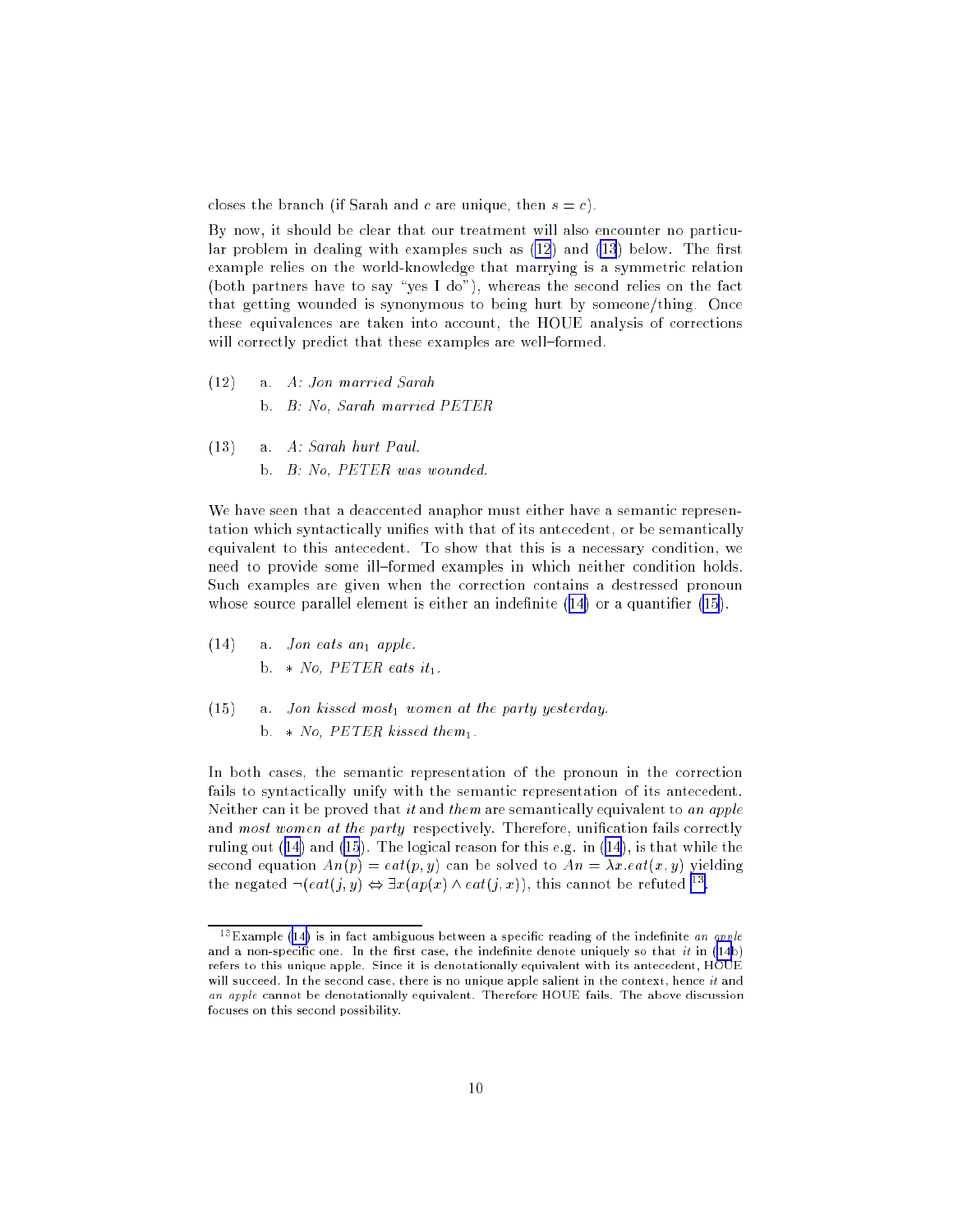# <span id="page-10-0"></span><sup>6</sup> Conclusion

In a sense, it would be much more natural to express the proposed analysis in a dynamic setting (cf. [\[Kam81\]](#page-11-0)). The data discussed in section [5](#page-7-0) clearly shows that definite, indefinites and quantifiers behave differently wrt. corrections. The intuition is that whereas, a definite can bind a pronoun in the correction (cf. ex-ample [11\)](#page-7-0), indefinites and quantifiers cannot (cf. examples [14](#page-9-0),[15](#page-9-0)). These are of course precisely the sort of facts dynamic semantics was designed to deal with: if we assume that the correctee-correction pair is semantically represented by a disjunction  $(\Phi \vee \Psi)$ , then a definite in the correctee will be able to bind an anaphor in the correction (because definites have global scope) whereas indefinites and quantiers won't (because traditionally disjunction is static and the discourse referents introduced by one disjunct are not accessible to the other disjunct). In this paper, we've shown that such facts could be modelled by means of HOUE on static semantic representations; it would be interesting to see how the analysis would transpose to a more dynamic setting. This however must await the development of Higher-Order Unification for a dynamic lambda-calculus.

Another question worth investigating is whether the interleaving of anaphora resolution and quantification proposed in [DSP91] could account for the data considered here. The approach has the advantage that it does not resort to equivalences, thus permitting better computational properties. However, unless definites are treated in a special way, it is unlikely that the approach will be able to capture examples such as ([11](#page-7-0)) where denotational equivalence, rather than strict unication, is required.

Finally, an interesting issue concerns the relationship between HOUE and accommodation. A simple way to model accomodation would be to posit that, as theorem proving hits a dead-end, accomodation can be used to close off a branch: the accomodated fact is the fact needed to derive a contradiction and close off this tableau branch. Naturally, this idea is too simplistic in that some model must be defined which constrains accomodation. This we leave as an open research issue.

# References

- [Bar95] Christine Bartels. Second occurrence test. Ms., 1995.
- [Coo79] Robin Cooper. The interpretation of pronouns. In F. Heny and H.S. Schnelle, editors, Syntax and Semantics, number 10, pages 61-93. 1979.
- [DSP91] Mary Dalrymple, Stuart Shieber, and Fernando Pereira. Ellipsis and higher-order-unification. *Linguistics and Philosophy*,  $14:399-452$ , 1991.